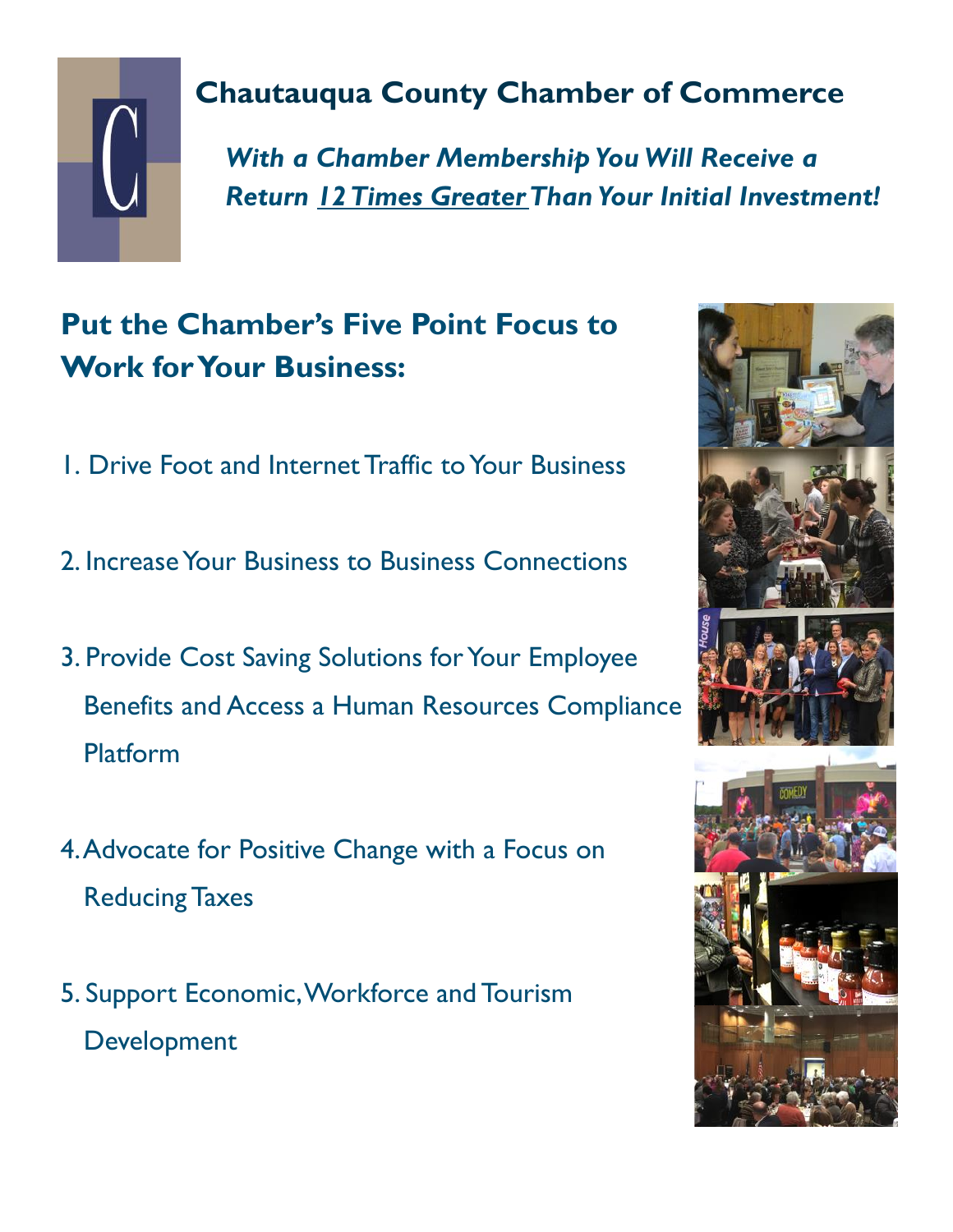## **Membership Investment: Main Street Tiers**

|                                                                        | <b>Main Street I</b>      | <b>Main Street II</b>     | <b>Main Street III</b>     |
|------------------------------------------------------------------------|---------------------------|---------------------------|----------------------------|
|                                                                        | <b>Investment: \$195</b>  | <b>Investment: \$270</b>  | <b>Investment: \$550</b>   |
|                                                                        | \$17/mo (12 mos)          | \$23/mo (12 mos)          | \$46/mo (12 mos)           |
|                                                                        | ~Value: \$3,048           | ~Value: \$4,257           | ~Value: \$8,302            |
|                                                                        | <b>Business Size 1-5</b>  | <b>Business Size 6-10</b> | <b>Business Size 11-50</b> |
| <b>Support the Mission and</b><br><b>Access a Business Network</b>     |                           |                           |                            |
| <b>SHOPLOCALCHQ Gift Card</b><br>Program                               |                           |                           |                            |
| <b>SHOPLOCALCHQ Shop</b><br><b>Where I Live On-line</b><br>Marketplace | <b>5 Product Listings</b> | <b>20 Product Listing</b> | <b>50 Product Listings</b> |
| <b>Business Over Bagels</b><br><b>Quarterly Best Practices &amp;</b>   |                           |                           |                            |
| <b>Topical Discussions</b>                                             |                           |                           |                            |
| <b>Business After Hours</b>                                            |                           |                           |                            |
| <b>Submit an Article for</b>                                           |                           |                           |                            |
| <b>Chautauqua Business</b>                                             |                           |                           |                            |
| <b>Weekly Email Distribution</b>                                       |                           |                           |                            |
| <b>Human Resource Platform</b><br>and Resource Library                 |                           |                           |                            |
| <b>Sexual Harassment</b>                                               |                           |                           |                            |
| <b>Compliance Training</b>                                             |                           |                           |                            |
| <b>Training Modules</b>                                                |                           |                           | <b>9 Modules</b>           |
| <b>Event Tickets</b>                                                   |                           |                           | 1 Ticket                   |

**Sponsorship & Marketing Discount**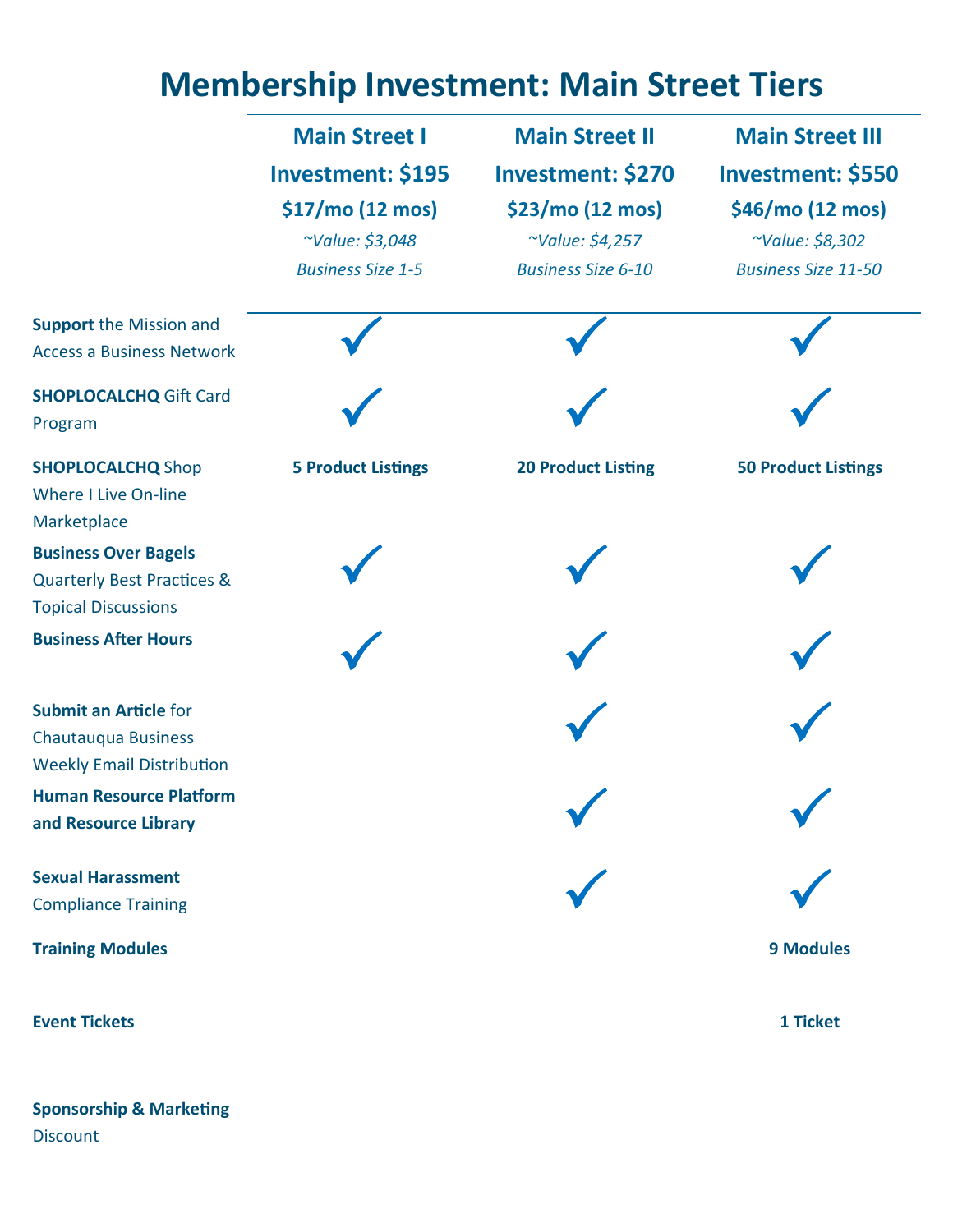## **Membership Investment: Metal Tiers**

| <b>Bronze</b>               | <b>Silver</b>                | <b>Gold</b>                  | <b>Platinum</b>                                                       |
|-----------------------------|------------------------------|------------------------------|-----------------------------------------------------------------------|
| <b>Investment: \$1,100</b>  | <b>Investment: \$1,750</b>   | <b>Investment: \$2,250</b>   | <b>Investment: \$2,750</b>                                            |
| \$92/mo (12mos)             | \$146/mo (12mos)             | \$188/mo (12mos)             | \$230/mo (12mos)                                                      |
| ~Value: \$13,452            | ~Value: \$16,624             | ~Value: \$20,510             | ~Value: \$29,449                                                      |
| <b>Business Size 51-100</b> | <b>Business Size 101-300</b> | <b>Business Size 301-500</b> | <b>Business Size 501+</b>                                             |
| employees                   | employees                    | employees                    | employees                                                             |
|                             |                              |                              |                                                                       |
|                             |                              |                              |                                                                       |
| <b>50 Product Listings</b>  | <b>50 Product Listings</b>   | <b>50 Product Listings</b>   | <b>50 Product Listings</b>                                            |
|                             |                              |                              |                                                                       |
|                             |                              |                              |                                                                       |
|                             |                              |                              |                                                                       |
|                             |                              |                              |                                                                       |
|                             |                              |                              |                                                                       |
| <b>10 Modules</b>           | <b>11 Modules</b>            | <b>14 Modules</b>            | <b>20 Modules</b>                                                     |
| 2 Tickets                   | <b>3 Tickets</b>             | <b>4 Tickets</b>             | 16 Tickets (Plus 8 tickets to<br>the Annual Awards<br><b>Banquet)</b> |
| 10%                         | 15%                          | 20%                          | 25%                                                                   |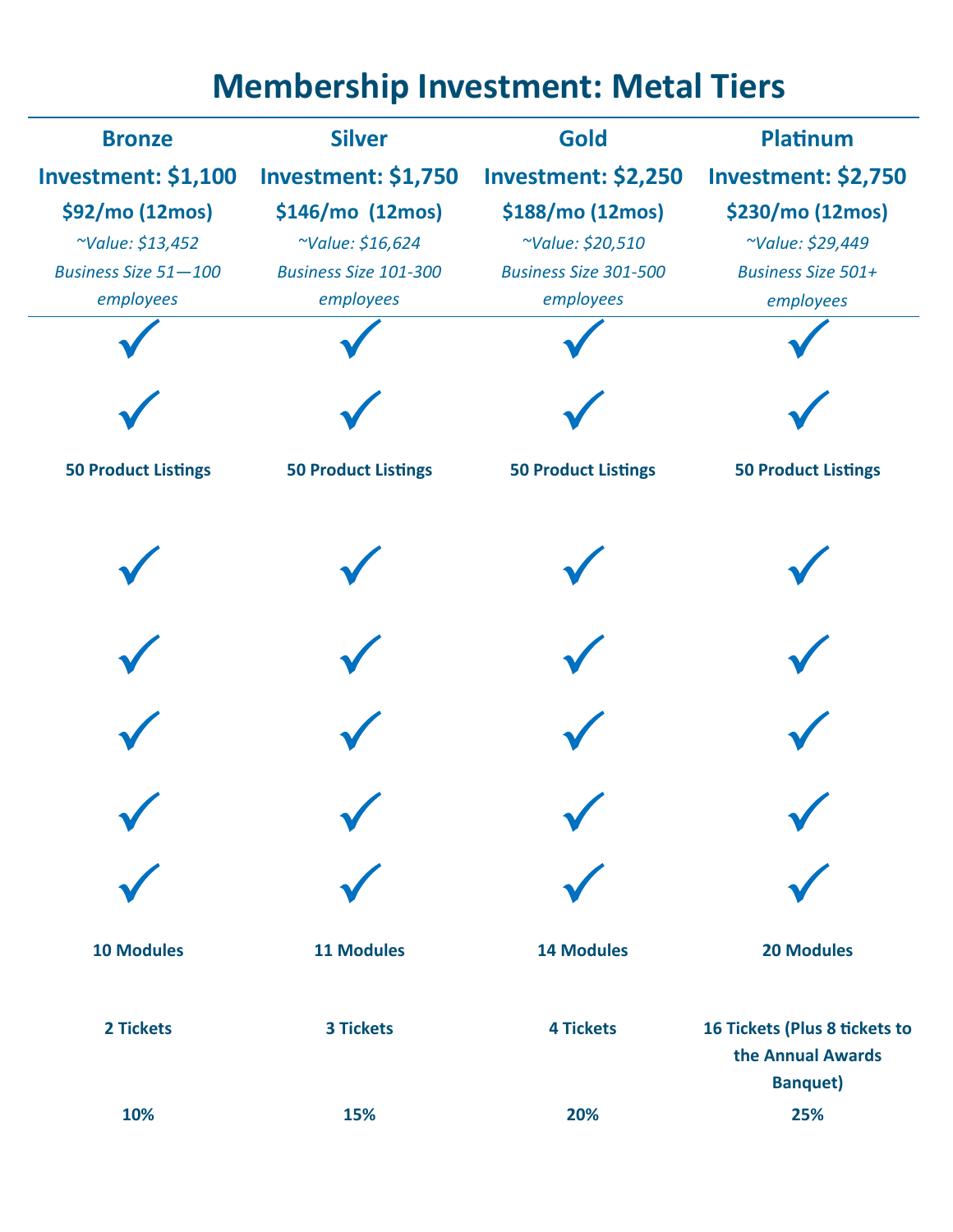## **Membership Investment—Main Street Tiers**

**Main Street I**

**Investment: \$195**

**\$17/mo (12 mos)**

*~Value: \$3,048*

*Business Size: 1-5 employees*

#### **Mission & Network** • Create a business environment in the region where our members can thrive Chamber mobile web-site • Event—E-Notices • Chautauqua Business Weekly communication **Driving Foot Traffic & Internet Traffic** SHOPLOCALCHQ Gift Card On-Site Setup and Support Services • SHOPLOCALCHQ Gift Card Marketing • SHOPLOCALCHQ Gift Card Sales and Processing • Direct referrals from the Chamber of Commerce • Visitor Center—Company Information **Display** • Participation in event programming among six community chambers across the county **Increasing Business to Business Connections** ployees) across the county request) ees) **Compliance** Insurance Exchange

- Grand Opening Ribbon Cuttings and Milestone Celebrations
- Small Business Saturday Promotion and Advertising
- SHOPLOCALCHQ Shop Where I Live On-line Marketplace Platform (Place your products on a central local marketplace) List up to 5 Items
- Build Coupons & Member to Member **Discounts**
- Business Presence in On-Line Business **Directory**
- Google Mapping on Chamber On-line Directory Listing
- Google Page Consultation
- Search Engine Optimization
- Web-Based Landing Page
- Social Media Icon Links on Landing Page
- 3 Searchable Online Category Listings
- Business Over Bagels Quarterly Best Practices and Topical Discussions (4 Sessions Per Year—Access for All Em-
- Participation in event programming among six community chambers
- Access to Sponsorship Opportunities
- Printed Copy of Member Listing (per
- Business After Hours (6 programs per year. No charge for first two employ-

## **Providing Cost Saving Solutions for Employee Benefits and Human Resource**

- Access to a Customized Private
- Access to a Wide Variety of Insurance Plans
- Access to Ancillary Health Benefits
- Health Insurance Plan Analysis (provided to all members)
- Enrollment & Employee Onboarding Assistance (provided to business participating in the insurance program)
- Access to Background Checking Service Discount

#### **Advocating for Positive Change**

- Public Policy Committee Participation
- Advocacy on Issues that Concern You the Most
- Advancing Policy Changes to Improve our Business Climate
- Supporting Economic, Tourism & Workforce Development

# **Investing in a Me Your Business I**



### **Increase Foot Traffi**



### **...and Build Custom**

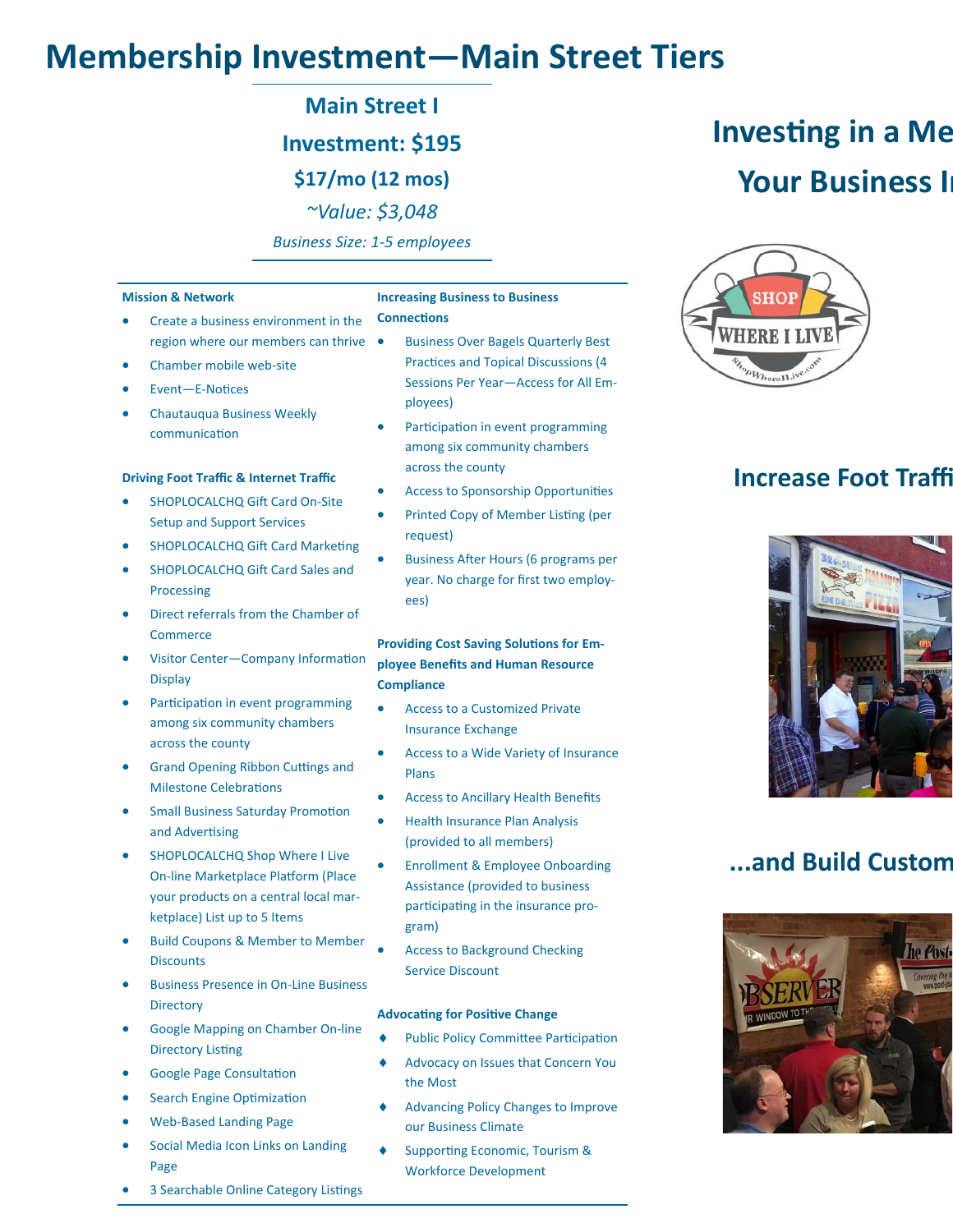## **Membership Investment—Main Street Tiers**

## **Imbership Helps ncrease Sales!**



### **Increase Foot Traffic, On-Line Sales...**



### **.er Relationships.**



**Main Street II Investment: \$270 \$23/mo (12 mos)** *~Value: \$4,257 Business Size: 6-10 employees*

#### **Mission & Network**

Includes all lower tier services

#### **Driving Foot Traffic & Internet Traffic**

- Includes all lower tier services plus
- SHOPLOCALCHQ Shop Where I Live On-line Marketplace Platform—List up to 20 items
- Certificates of Origin
- Notary Public Service

#### **Increasing Business to Business Connections**

- Includes all lower tier services plus
- Personal Introduction to a member
- Submit an article for the Chautauqua Business Weekly E-Mail Distribution

#### **Providing Cost Saving Solutions for Employee Benefits and Human Resource Compliance**

- Includes all lower tier services plus
- Human Resource Platform & Resource Library
- New York State Sexual Harassment Compliance Training Module

#### **Advocating for Positive Change**

• Includes all lower tier services

## **Main Street III Investment: \$550 \$46/mo (12 mos)**

*~Value: \$8,302*

*Business Size: 11-50 employees*

#### **Mission & Network**

Includes all lower tier services

#### **Driving Foot Traffic & Internet Traffic**

- Includes all lower tier services plus
- SHOPLOCALCHQ Shop Where I Live On-line Marketplace—List up to 50 items
- Your Business Logo on Landing Page
- 6 Searchable Online Category Listings

#### **Increasing Business to Business Connections**

- Includes all lower tier services plus
- 1 ticket to annual meeting and/or legislative events
- List of membership printed on labels

#### **Providing Cost Saving Solutions for Employee Benefits and Human Resource Compliance**

- Includes all lower tier services plus
- Select a total of 9 training modules

#### **Advocating for Positive Change**

• Includes all lower tier services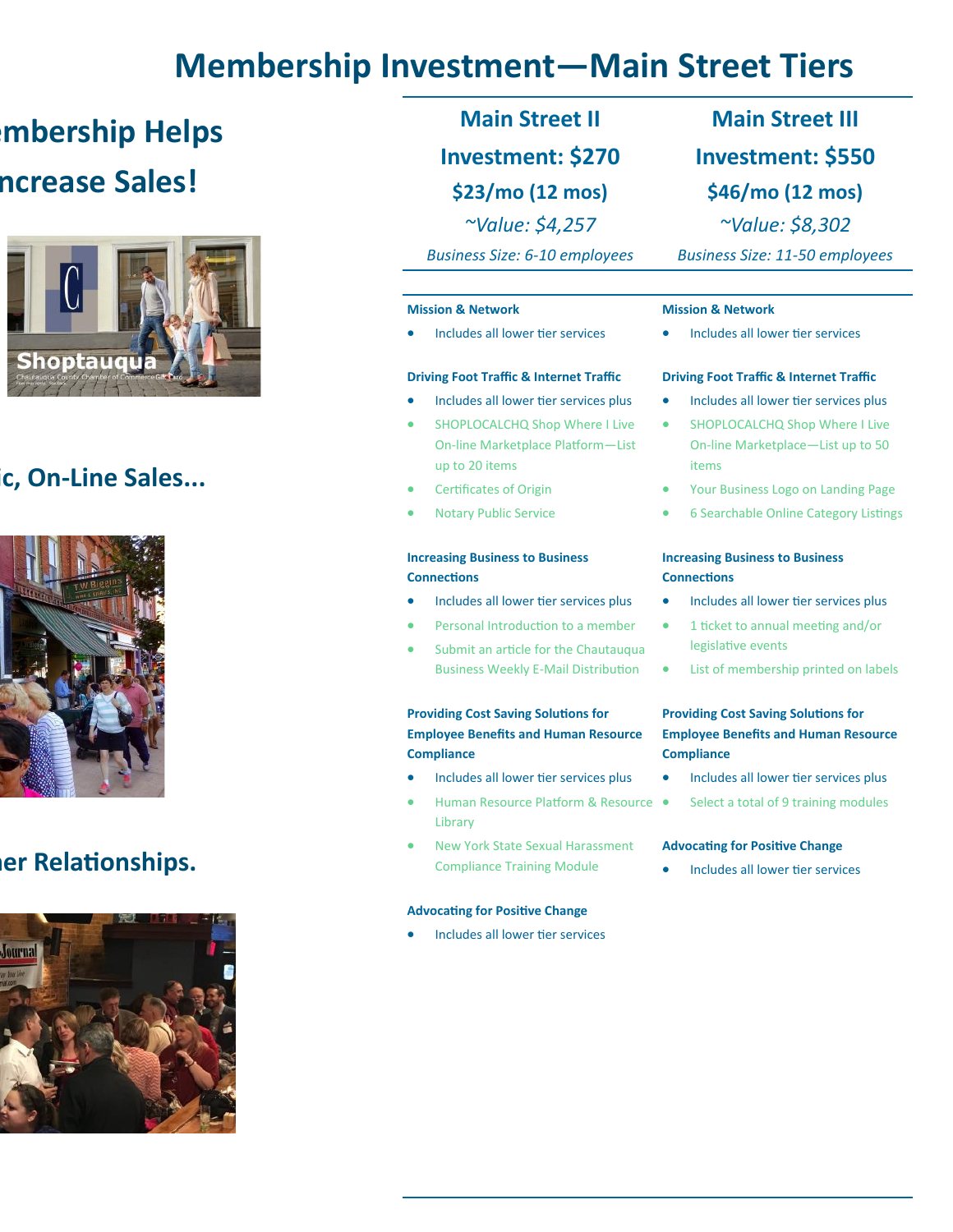## **Membership Investment — Metal Tiers**

### **Bronze**

## **Investment: \$1,100 \$92/mo (12mos)** *~Value: \$13,452*

### **Silver**

**Investment: \$1,750 \$146/mo (12mos)** *~Value: \$16,624*

#### **Mission & Network**

• Includes all lower tier services

#### **Driving Foot Traffic & Internet Traffic**

- Includes all lower tier services plus
- Business Photo Gallery
- 9 Searchable Online Category Listings

#### **Increasing Business to Business Connections**

- Includes all lower tier services plus
- 2 total tickets to annual meeting and/ or legislative events
- Sponsorship & Marketing Package Discounts—10% Discount

#### **Providing Cost Saving Solutions for Employee Benefits and Human Resource Compliance**

- Includes all lower tier services plus
- Select a total of 10 training modules

#### **Advocating for Positive Change**

Includes all lower tier services

### **Mission & Network**

• Includes all lower tier services

#### **Driving Foot Traffic & Internet Traffic**

- Includes all lower tier services plus
- Business Video Gallery
- 12 Searchable Online Category Listings

#### **Increasing Business to Business Connections**

- Includes all lower tier services plus
- 3 total tickets to annual meeting and/ or legislative events
- Sponsorship & Marketing Package Discounts—15% Discount

#### **Providing Cost Saving Solutions for Employee Benefits and Human Resource Compliance**

- Includes all lower tier services plus
- Select 11 total training modules
- HR Hotline (1 hr access per year)

#### **Advocating for Positive Change**

Includes all lower tier services

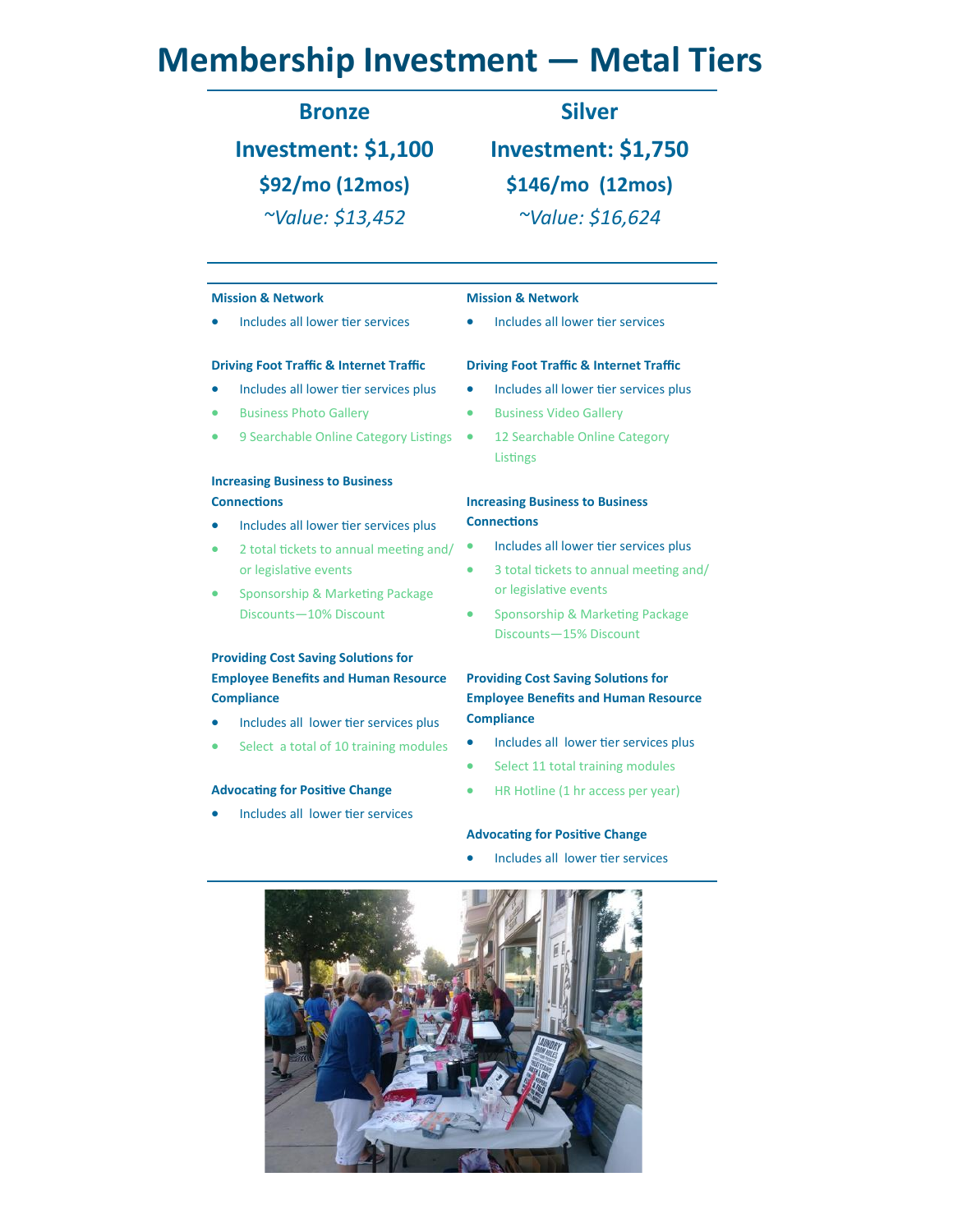## **Membership Investment — Metal Tiers**

### **Gold**

## **Investment: \$2,250 \$188/mo (12mos)** *Value: \$20,510*

*Business Size: 301-500 employees*

#### **Mission & Network**

Includes all lower tier services

#### **Driving Foot Traffic & Internet Traffic**

• Includes all lower tier services

#### **Increasing Business to Business Connections**

- Includes all lower tier services plus
- 4 total tickets to legislative and/or annual meeting events
- Sponsorship & Marketing Package Discounts—20% Discount

### **Providing Cost Saving Solutions for Employee Benefits and Human Resource Compliance**

- Includes all lower tier services plus
- Select 14 total training modules

#### **Advocating for Positive Change**

Includes all lower tier services

**Investment: \$2,750**

**\$230/mo (12mos)**

*Value: \$29,449*

*Business Size: 501+ employees*

#### **Mission & Network**

• Includes all lower tier services

#### **Driving Foot Traffic & Internet Traffic**

• Includes all lower tier services

#### **Increasing Business to Business Connections**

- Includes all lower tier services plus
- 16 total tickets to legislative and/or annual meeting events
- 8 total tickets to the annual awards banquet
- Sponsorship & Marketing Package Discounts—25% Discount

#### **Providing Cost Saving Solutions for Employee Benefits and Human Resource Compliance**

- Includes all lower tier services plus
- Select a total of 20 training modules

#### **Advocating for Positive Change**

• Includes all lower tier services



### **Platinum**